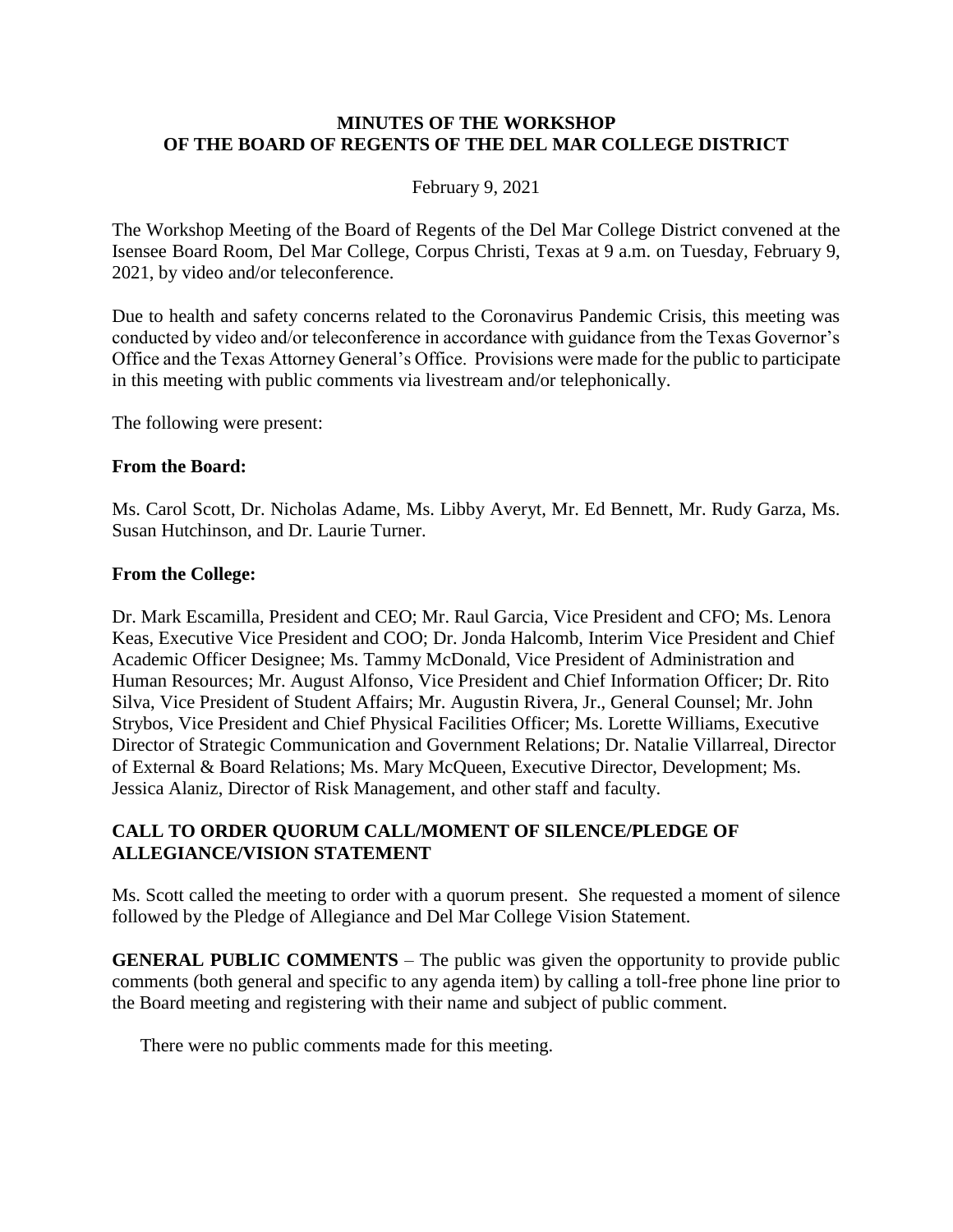# **AGENDA**

# **ITEMS FOR DISCUSSION AND POSSIBLE ACTION:**

1. Discussion related to FY 2021 Policy Project…….…………..……….Ms. Tammy McDonald *(Supports all 6 Goals of 2019-2024 Strategic Plan: Aspire. Engage. Achieve)*

Chair Scott provided Regents Garza and Turner with a short summary of the Policy Project and introduced Ms. Tammy McDonald. Ms. McDonald began her presentation and provided a review of the history and timeline for the Policy Project. Ms. McDonald then introduced Mr. Dan Graves with Weaver and Tidwell, LLP (Weaver), the outside consultant assisting the College with this Project. Mr. Graves provided a refresher regarding the scope and objectives for Del Mar College "B" policies.

Mr. Graves began his presentation and provided information regarding policy updates and recommendations for certain policy priorities including: 1) Ethical Considerations; 2) Emergency/Crisis; 3) Digital Policies and Communications; 4) Board Committee Structure; 5) Information Requests; and 6) Compliance Evaluation. Ms. McDonald, Mr. Graves and Dr. Escamilla provided detailed information on proposed policy revisions and recommendations regarding Board Information Requests, Emergency/Crisis Policy, Board Member Digital Policy and Official Communications for the Board's review. Mr. Graves explained that in the Del Mar College Bylaws, Weaver is proposing updates to the resolution and processes for reviewing the Board composition and operational structure as well as the creation of committees. Mr. Graves continued to provide detailed information on proposed policy revisions and recommendations regarding Board Requests for Information, and Policy Authority and Review.

Mr. Graves stated that Weaver completed their compliance evaluation and there were not any issues with compliance identified that have not been provided in past internal audits. Mr. Graves stated that Weaver confirmed the College's compliance with State and Federal regulations pertaining to higher education, as well as Southern Association of Colleges and Schools Commission on Colleges (SACSCOC) guidance.

Mr. Graves provided recommendations regarding additional policy enhancements to add clarity to existing policies and align with best practices which include Policy Authority and Board Meetings. Mr. Graves stated that they also provided templates for policies unrelated to the operation of the Board of Regents which are being reviewed and updated by the College Administration that include: 1) Faculty and Staff Committees, 2) Debt Management, 3) Enterprise Risk Management, 4) Emergency Management, 5) Environmental Health and Safety, and 6) Telecommuting.

Through the continued analysis of policy compliance and organization, Weaver identified additional potential updates to College policies, which they will continue to coordinate with College Administration to fine-tune the recommendations for those updates which include: 1)

\_\_\_\_\_\_\_\_\_\_\_\_\_\_\_\_\_\_\_\_\_\_\_\_\_\_\_\_\_\_\_\_\_\_\_\_\_\_\_\_\_\_\_\_\_\_\_\_\_\_\_\_\_\_\_\_\_\_\_\_\_\_\_\_\_\_\_\_\_\_\_\_\_\_\_\_\_\_\_\_\_\_\_\_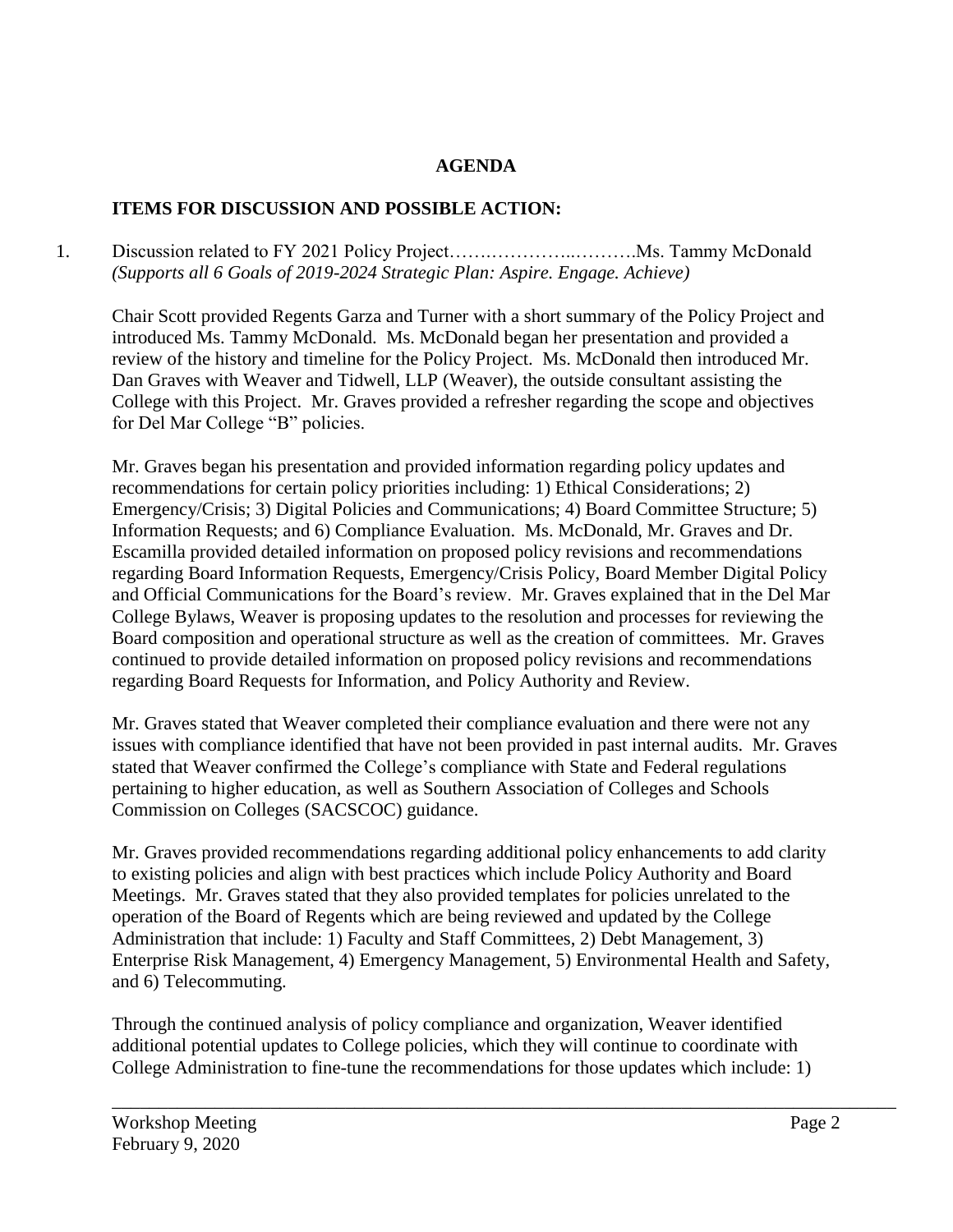Address existing internal audit findings, 2) Improve the user friendliness of the policies (searchability, organization), and 3) Strengthen the overall policies of the College.

Mr. Graves offered information regarding the College's Next Steps which involve coordinating with College Administration to incorporate additional edits into draft policy documents and ultimately for adoption, finalizing additional policy updates with Administration; and coordinating with Administration for any policy organization updates. Mr. Graves continued with providing information regarding Board policy review such as assigning a board policy owner, and a proposed 5-year formal policy review schedule.

Mr. Graves stated that the sections under Additional Policies are currently being reviewed and will be tailored by College Administration to be further edited and provided to the Board for review. Ms. McDonald explained that the Additional Policies are a placeholder for suggested policies as best practices that have been recommended to implement a type of policy and will continue to be reviewed and brought before the Board when completed.

Ms. McDonald, Mr. Graves, Mr. Rivera (General Counsel), and Dr. Escamilla provided responses to questions from the Board of Regents.

The Board recessed at 10:25 a.m.

The Board reconvened at 10:35 a.m.

2. Discussion of Annual Ethics Training of the Board of Regents……...Mr. Augustin Rivera, Jr. *(Goal 5: Workforce Development, Community Partnerships and Advocacy)*

Regent Adame joined the meeting in progress.

Mr. Rivera led the Board through its annual Ethics Review and Update, including a review of the Board Bylaws and Statement of Conduct and Ethics. Topics included Best Practices for Better Ethics, ACCT Guide to Ethical Governance, Del Mar College Bylaws Statement of Conduct and Ethics, "Beware of Micromanagement", Board Roles, Trustee Conduct, and Dilemmas and Unethical Conduct.

Mr. Rivera asked the Board to read and sign the Code of Ethics form reaffirming their commitment as Board members and asked it to be returned to his office. Dr. Escamilla provided an option to the signing of the Code of Ethics and suggested they be signed via DocuSign for ease of completion.

Mr. Rivera provided a final positive thought and read a passage on "resume values" vs. "eulogy values" from "Sailing True North: Ten Admirals and the Voyage of Character" by Admiral James Stavridis. Mr. Rivera recommended a review of the Bylaws to synchronize with the College's current policies.

\_\_\_\_\_\_\_\_\_\_\_\_\_\_\_\_\_\_\_\_\_\_\_\_\_\_\_\_\_\_\_\_\_\_\_\_\_\_\_\_\_\_\_\_\_\_\_\_\_\_\_\_\_\_\_\_\_\_\_\_\_\_\_\_\_\_\_\_\_\_\_\_\_\_\_\_\_\_\_\_\_\_\_\_

Mr. Rivera responded to questions by the Board of Regents.